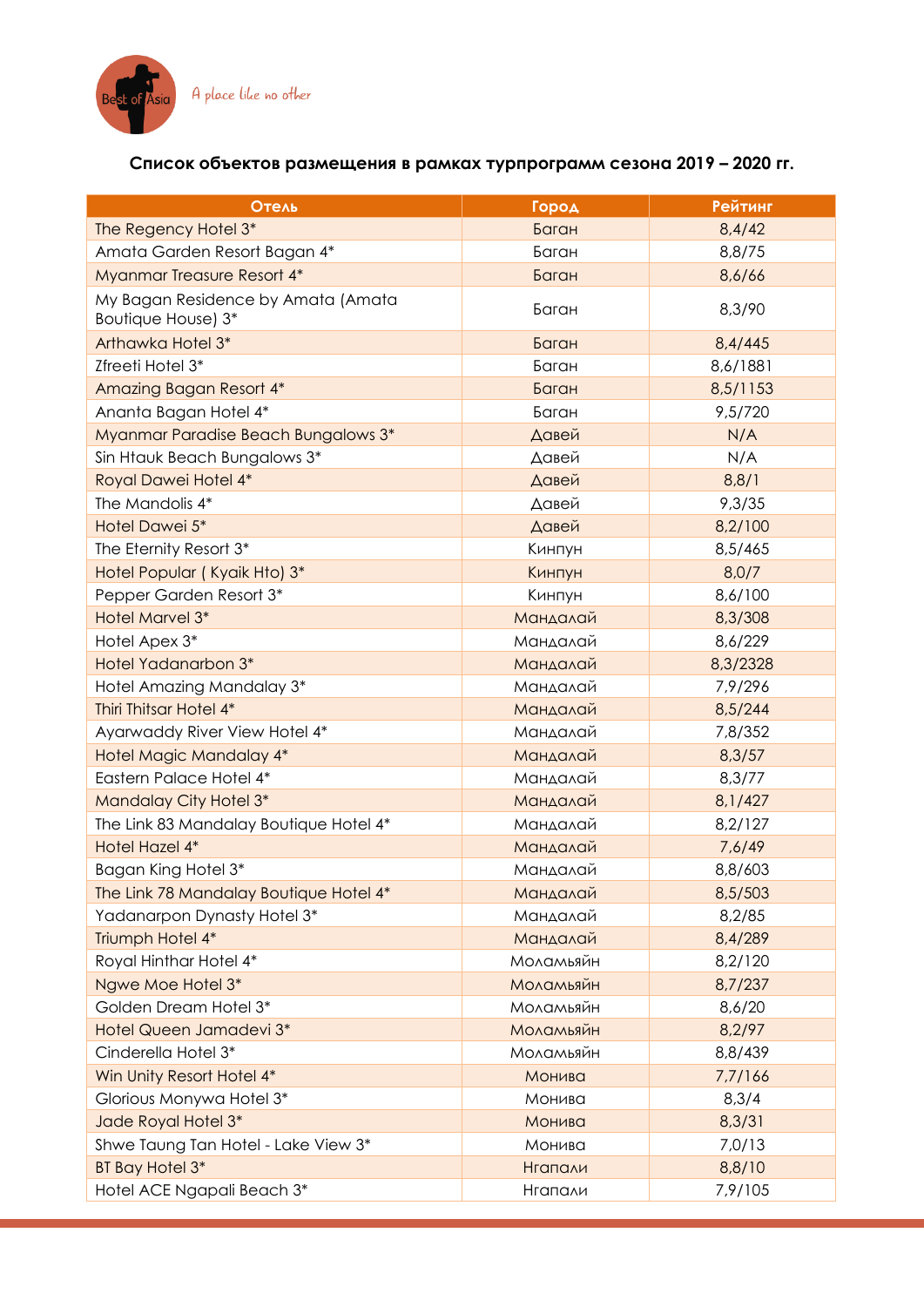

| Rivertop Lodge 3*<br>8,8/306<br>Нгапали<br>Yoma Cherry Lodge 3*<br>9,4/115<br><b>Нгапали</b><br>Jade Marina Resort & Spa 4*<br>8,0/65<br>Нгапали |  |
|--------------------------------------------------------------------------------------------------------------------------------------------------|--|
|                                                                                                                                                  |  |
|                                                                                                                                                  |  |
|                                                                                                                                                  |  |
| Merciel Retreat & Resort Ngapali 3*<br>8,0/114<br><b>Нгапали</b>                                                                                 |  |
| Jasmine Ngapali Resort 4*<br>Нгапали<br>9,0/38                                                                                                   |  |
| <b>Pleasant View Resort 3*</b><br>8,6/206<br><b>Нгапали</b>                                                                                      |  |
| Mount Inle Hotel & Resorts 4*<br>Ньяунг Шве<br>8,8/102                                                                                           |  |
| Amazing Nyaung Shwe Hotel 3*<br>Ньяунг Шве<br>8,5/291                                                                                            |  |
| Royal Nadi Resort 4*<br>Ньяунг Шве<br>8,8/129                                                                                                    |  |
| Paradise Hotel Nyaung Shwe 3*<br>8,7/124<br>Ньяунг Шве                                                                                           |  |
| Thanakha Inle Hotel 3*<br>9,1/145<br>Ньяунг Шве                                                                                                  |  |
| Spring Lodge Inle 3*<br>Ньяунг Шве<br>9,2/55                                                                                                     |  |
| Inle Cottage Boutique Hotel 3*<br>Ньяунг Шве<br>9,5/165                                                                                          |  |
| White Orchid Hotel 3*<br>Ньяунг Шве<br>8,8/31                                                                                                    |  |
| Cassiopeia Hotel 3*<br>Ньяунг Шве<br>9,0/192                                                                                                     |  |
| Hotel Maineli 3*<br>9,1/41<br>Ньяунг Шве                                                                                                         |  |
| La Maison Birmane Boutique Hotel 3*<br>Ньяунг Шве<br>9,1/355                                                                                     |  |
| Paramount Inle Resort 4*<br>Озеро Инле<br>8,2/666                                                                                                |  |
| Shwe Inn Tha Floating Resort 4*<br>8,3/286<br>Озеро Инле                                                                                         |  |
| Ananta Inlay Resort 4*<br>Озеро Инле<br>9,2/236                                                                                                  |  |
| Ann Heritage Lodge & Spa 4*<br>Озеро Инле<br>8,5/150                                                                                             |  |
| Inle Resort & Spa 4*<br>8,2/403<br>Озеро Инле                                                                                                    |  |
| The Serenity Inle Resort 3*<br>Озеро Инле<br>8,3/21                                                                                              |  |
| 9,2/12<br>Amazing Inlay Resort 4*<br>Озеро Инле                                                                                                  |  |
| Inle Garden Hotel 4*<br>Озеро Инле<br>9,0/10                                                                                                     |  |
| Hotel Gabana 3*<br>Хпа-Ан<br>7,2/67                                                                                                              |  |
| Queen Hotel Hpa-An 3*<br>Хпа-Ан<br>8,4/148                                                                                                       |  |
| Thiri Hpa-An Hotel 4*<br>Хпа-Ан<br>7,0/96                                                                                                        |  |
| Hotel Perfect Hpa-An 3*<br>Хпа-Ан<br>8,6/10                                                                                                      |  |
| Rose Garden Hotel 5*<br>Янгон<br>8,5/558                                                                                                         |  |
| Esperado Lake View Hotel 4*<br>Янгон<br>8,2/1634                                                                                                 |  |
| The Hotel Mawtin 3*<br>Янгон<br>8,5/200                                                                                                          |  |
| Clover City Center Plus Hotel 3*<br>Янгон<br>7,7/2356                                                                                            |  |
| Eastern Hotel 3*<br>8,3/255<br>Янгон                                                                                                             |  |
| Taw Win Garden Hotel 4*<br>Янгон<br>8,1/1556                                                                                                     |  |
| Best Western Chinatown Hotel 4*<br>Янгон<br>8,3/1704                                                                                             |  |
| Hotel Balmi 3*<br>9,8/10<br>Янгон                                                                                                                |  |
| Янгон<br>8,3/125<br>Hotel @Yangon Heritage 3*                                                                                                    |  |
| PARKROYAL Yangon Hotel 5*<br>Янгон<br>8,1/2011                                                                                                   |  |
| Clover Suites Royal Lake Yangon 4*<br>Янгон<br>8,1/220                                                                                           |  |
| Clover Hotel 3*<br>Янгон<br>7,6/2422                                                                                                             |  |
| Sky View Hotel 3*<br>Янгон<br>7,7/393                                                                                                            |  |
| Merchant Art Boutique Hotel 4*<br>8,2/1065<br>Янгон                                                                                              |  |
| Summit Parkview Hotel 4*<br>Янгон<br>7,7/1194                                                                                                    |  |
| The RGN City Lodge 3*<br>Янгон<br>8,1/140                                                                                                        |  |